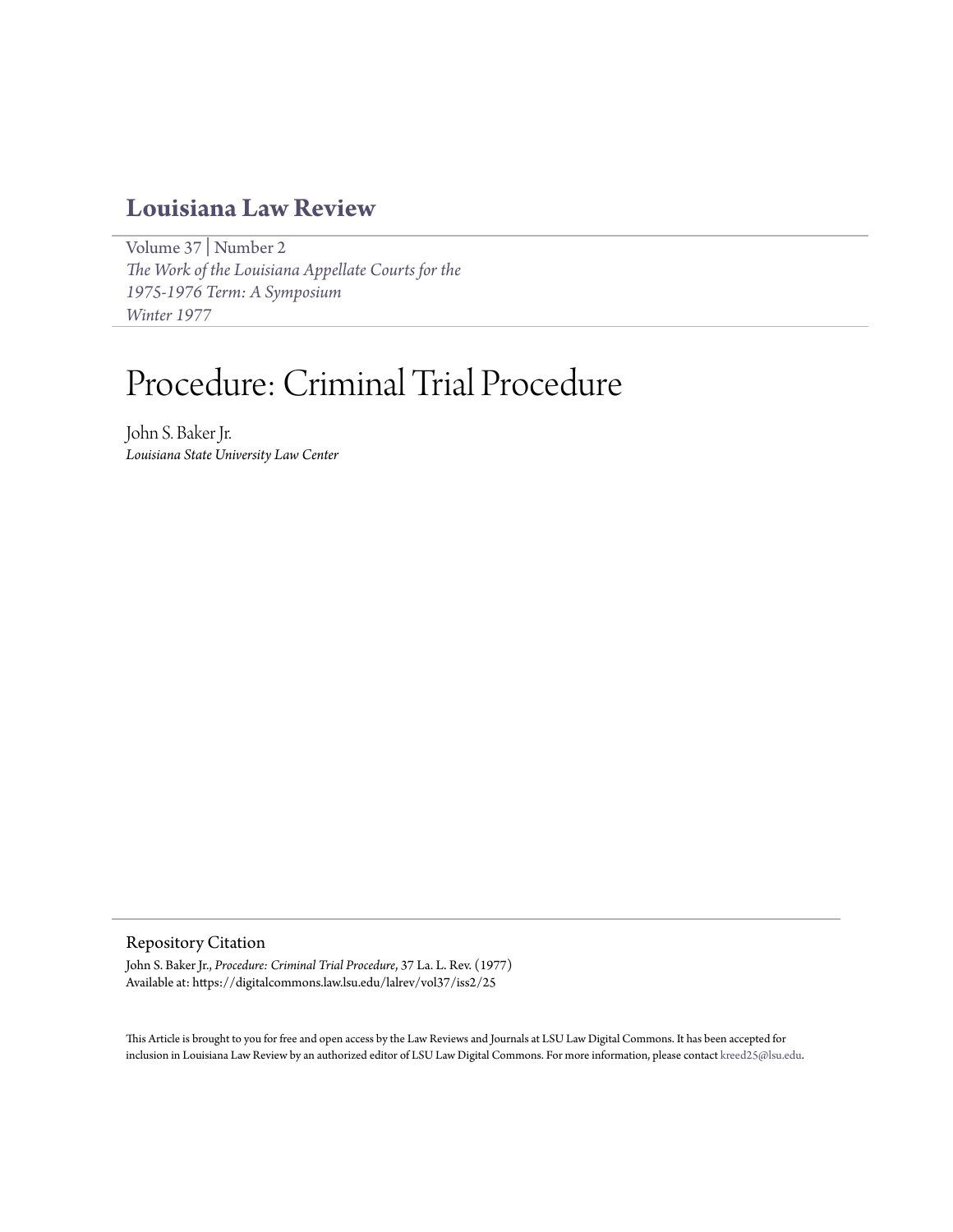# CRIMINAL TRIAL PROCEDURE

*John S. Baker, Jr. \**

# PRE-TRIAL ACOUITTAL

In *State v. Mims,'* the judge in a non-jury trial rendered a pre-trial verdict of not guilty after the assistant district attorney refused to commence trial. Earlier the prosecutor had assured the trial judge of his readiness for trial. By the time the court was ready to commence, the prosecutor found that two crucial state witnesses were missing. Though the assistant district attorney informed the court that he would be unable to proceed, the judge ordered him to begin his case. Following a temporary standoff, the state requested a brief recess; the court denied the request and adjudged the defendant not guilty. The supreme court reversed, finding that normally "to render a verdict of not guilty at any time prior to the close of the State's evidence is to act prematurely and therefore arbitrarily,''2 and indicating that under article 17 of the Code of Criminal Procedure "[t]he court could have: ordered a continuance on its own motion; cited the recalcitrant assistant district attorney for contempt; or dismissed the prosecution without prejudice."<sup>3</sup>

This decision is in accord with other provisions of the Code of Criminal Procedure. Under article 386, a trial judge's discharge of a defendant after a preliminary hearing does not preclude the state from prosecuting the defendant on the same charge. If a judge's finding of no probable cause after a preliminary hearing does not operate as an acquittal, certainly a dismissal prior to the presentation of any evidence ought not to do so. The possible remedies suggested by the supreme court--continuance, contempt, and dismissal without prejudice-would prevent the trial court from having "to hold its business in abeyance on the chance that the missing witnesses would appear. . **.** .**"'** These remedies, however, would not in any way alter the state's basic control over the trial docket under article 702.<sup>5</sup>

5. **LA. CODE** CRIM. P. art. 702, comment (a) provides in part: "This article preserves the basic right of the state to control the prosecution. **.. ."**

**<sup>\*</sup>** Assistant Professor of Law, Louisiana State University.

<sup>1. 329</sup> So. 2d 686 (La. 1976).

<sup>2.</sup> *Id.* at 688.

**<sup>3.</sup>** *Id.*

<sup>4.</sup> *Id.*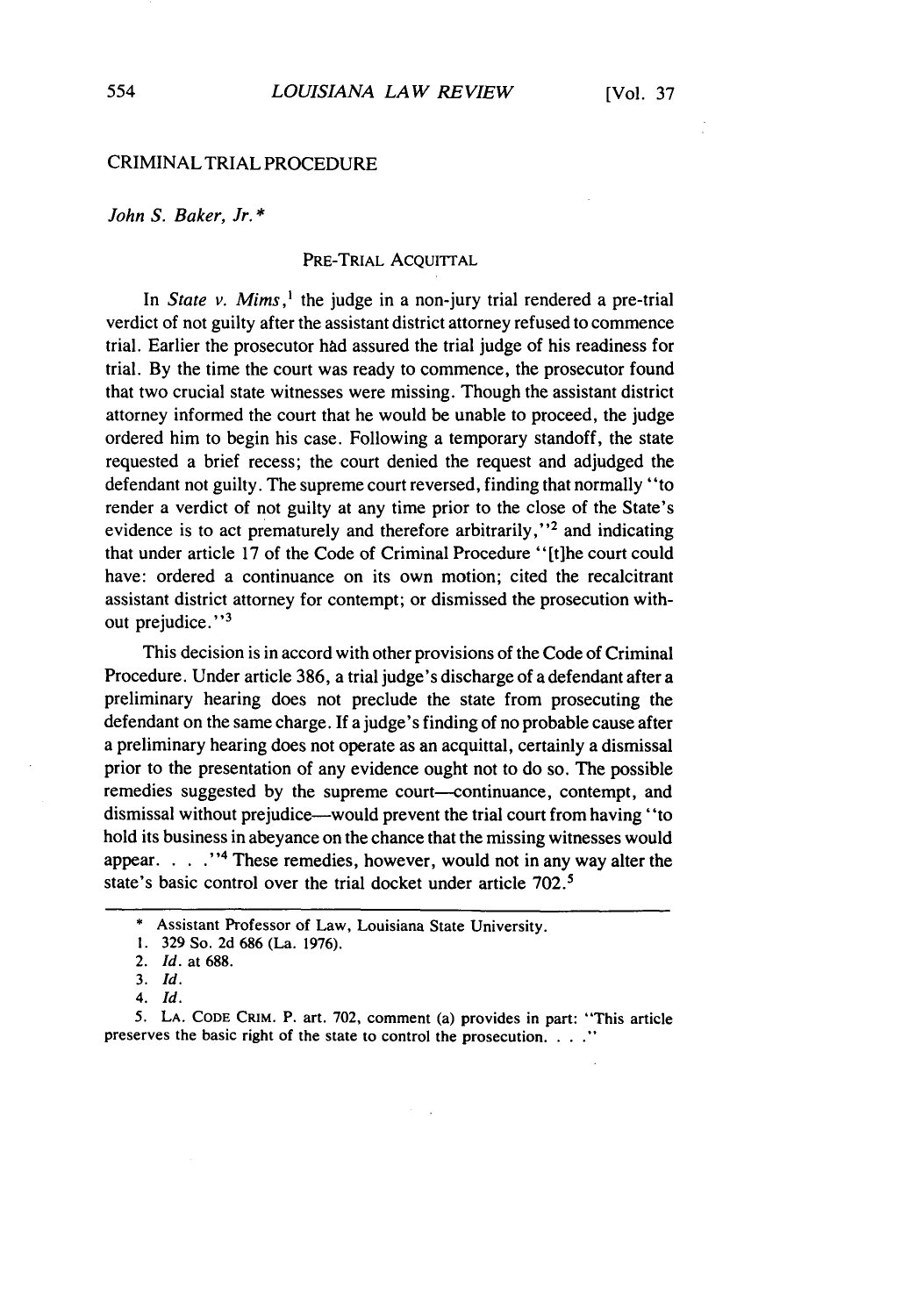# THE JURY

# *Swearing and Sequestration*

In *State v. Smith*,<sup>6</sup> a juror who had been selected, sworn, and sequestered in a capital case temporarily separated himself from the other jurors. The juror had gone to his home a few blocks away, but quickly was missed and returned to the courthouse. The supreme court affirmed the conviction despite the presumption of reversible error that arises from the separation of a juror in capital cases.<sup>7</sup> The court held that the presumption could be, and in this case was, rebutted "where circumstances are such as to reasonably overcome the presumption of prejudice and where it affirmatively appears that no prejudice to the accused can have resulted. . . . . "<sup>8</sup>

*State v. Martin9* put to rest, however, any thought that *Smith* meant to make the presumption of reversible error a generally rebuttable one. In *Martin,* the trial court permitted a capital jury, which had been selected but not sworn, to separate overnight. The supreme court refused to "extend [the] ruling [of *Smith*] to this case where the entire jury was separated for twenty-one hours."<sup>10</sup> The court implied that rebuttal of the presumption of prejudice is limited to purely technical or temporary violations of the sequestration rule.

*Martin* also discussed the fact that the trial judge allowed the jury to separate because they had not yet been sworn. Article 791 of the Code of Criminal Procedure provides for the sequestration of capital jurors after they are sworn, but does not specify when they are to be sworn. Article 788, however, clearly provides that jurors are to be sworn *immediately* after selection. Accordingly the fact that the jurors were not sworn "does not alter the result. . . [but] only compounds the error."<sup>11</sup> Reversal resulted from a "combination of these two factors."

### OPENING STATEMENTS

# *Conspiracy*

The law of conspiracy has not played the prominent role in Louisiana criminal trials that it has in the federal courts. As a result of three recent

*11. Id.*

<sup>6. 322</sup> So. 2d 197 (La. 1975).

*<sup>7.</sup>* See State v. Luquette, 275 So. 2d 396 (La. 1973); State v. Craighead, 114 La.

<sup>84,</sup> **38** So. 28 (1905).

<sup>8. 322</sup> So. 2d at 201.

<sup>9. 329</sup> So. 2d 688 (La. 1976).

**<sup>10.</sup>** *Id.* at 691.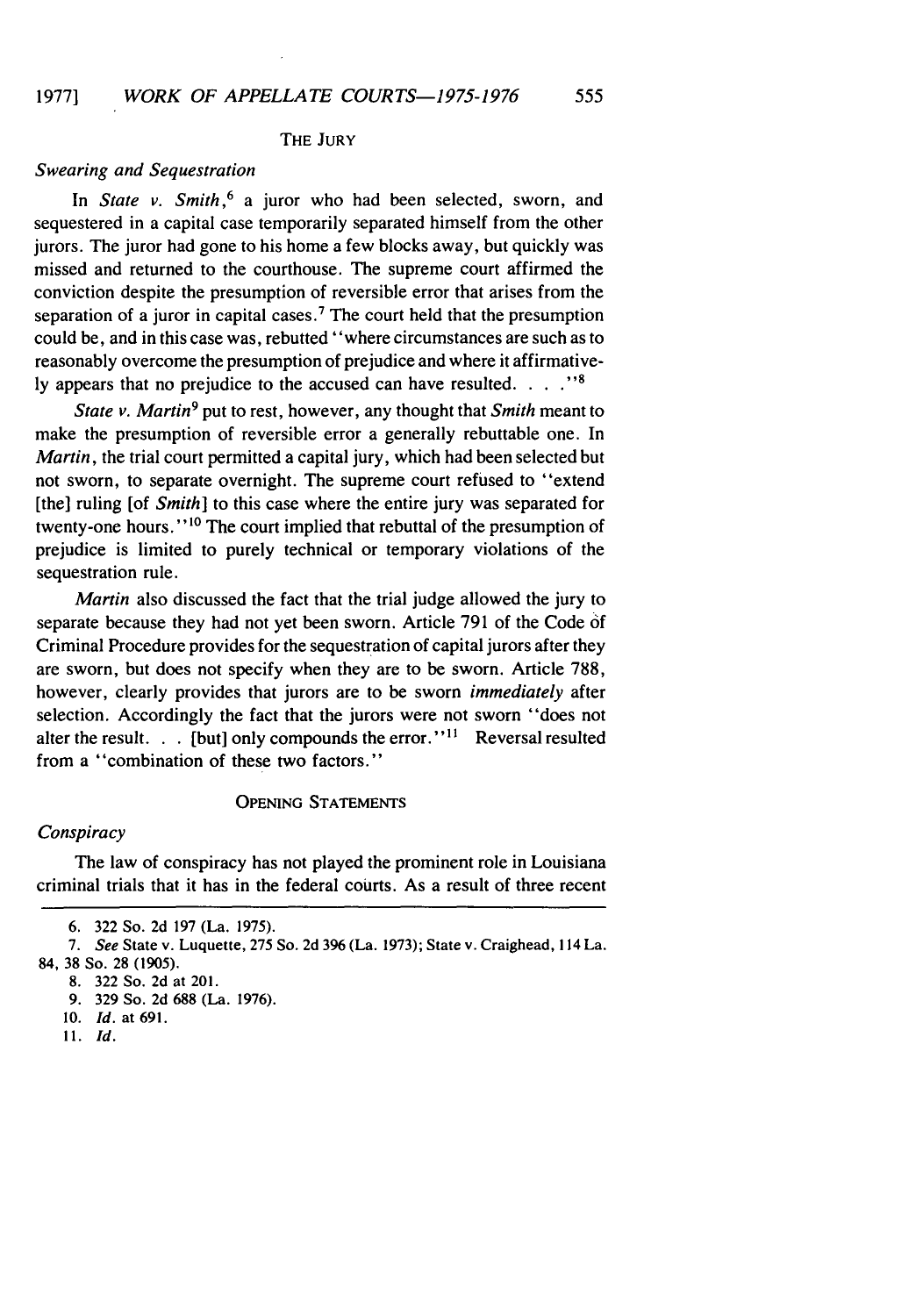cases,  $12$  however, it can be expected that the law of conspiracy will be employed more frequently at various stages of criminal trials in Louisiana.<sup>13</sup>

*State v. Brown*<sup>14</sup> and *State v. Kaufman*<sup>15</sup> permit the prosecutor to refer to the law of conspiracy during his opening statement to the jury even though a conspiracy has not been charged. The state may do so "whenever more than one person is charged with the commission of a crime and the State intends to prove a conspiracy in order to take advantage of La. R.S. 15:455. **16** which provides for the admission of acts and declarations of one co-conspirator against another.<sup>17</sup> The dangers, however, of referring routinely to the law of conspiracy in the opening statement of a multipledefendant trial are mentioned by Justice Tate, concurring in *Kaufman.*

[P]rosecutors may well avoid the practice of instructing the jury as to the law of conspiracy in their opening statements in every case where the offense was committed by more than one person, for, if during the trial there is no prima facie showing of a conspiracy, the prejudicial impact of the earlier reference may necessitate a mistrial (or a reversal of a subsequent conviction).<sup>18</sup>

Caution, therefore, is advised because, as *State v. Carter'9* holds, proof of a prima facie case of conspiracy does not follow automatically from the fact that two or more committed the crime.

We hold that when the only showing of a conspiracy is that two people committed a crime, and there is no showing that defendant either committed or conspired to commit the criminal act, no prima facie case of conspiracy has been established. We further hold that the

- *15.* 331 So. 2d 16 (La. 1976).
- 16. 326 So. 2d at 843.

<sup>12.</sup> State v. Kaufman, 331 So. 2d 16 (La. 1976); State v. Carter, 326 So. 2d 848 (La. 1975); State v. Brown, 326 So. 2d 839 (La. 1975).

<sup>13.</sup> In addition to opening statements, mention of the law of conspiracy may be appropriate under certain circumstances during 1) voir dire, see State v. Brown, 326 So. 2d 839, 843 (La. 1975); *but* see *id.* at 845 (La. 1975) (Tate, **J.,** concurring); 2) closing argument; and 3) jury charge, compare State v. Brown, 326 So. 2d 839 (La. 1975) *with* State v. Carter, 326 So. 2d 848 (La. 1975).

<sup>14. 326</sup> So. 2d 839 (La. 1975).

<sup>17.</sup> **LA.** R.S. 15:455 (1950): "Each coconspirator is deemed to assent to or to commend whatever is said or done in furtherance of the common enterprise, and it is therefore of no moment that such act was done or such declaration was made out of the presence of the conspirator sought to be bound thereby, or whether the conspirator doing such act or making such declaration be or be not on trial with his codefendant. But to have this effect a prima facie case of conspiracy must have been established."

**<sup>18. 331</sup>** So. **2d** at **27.**

<sup>19. 326</sup> So. 2d 848 (La. 1975).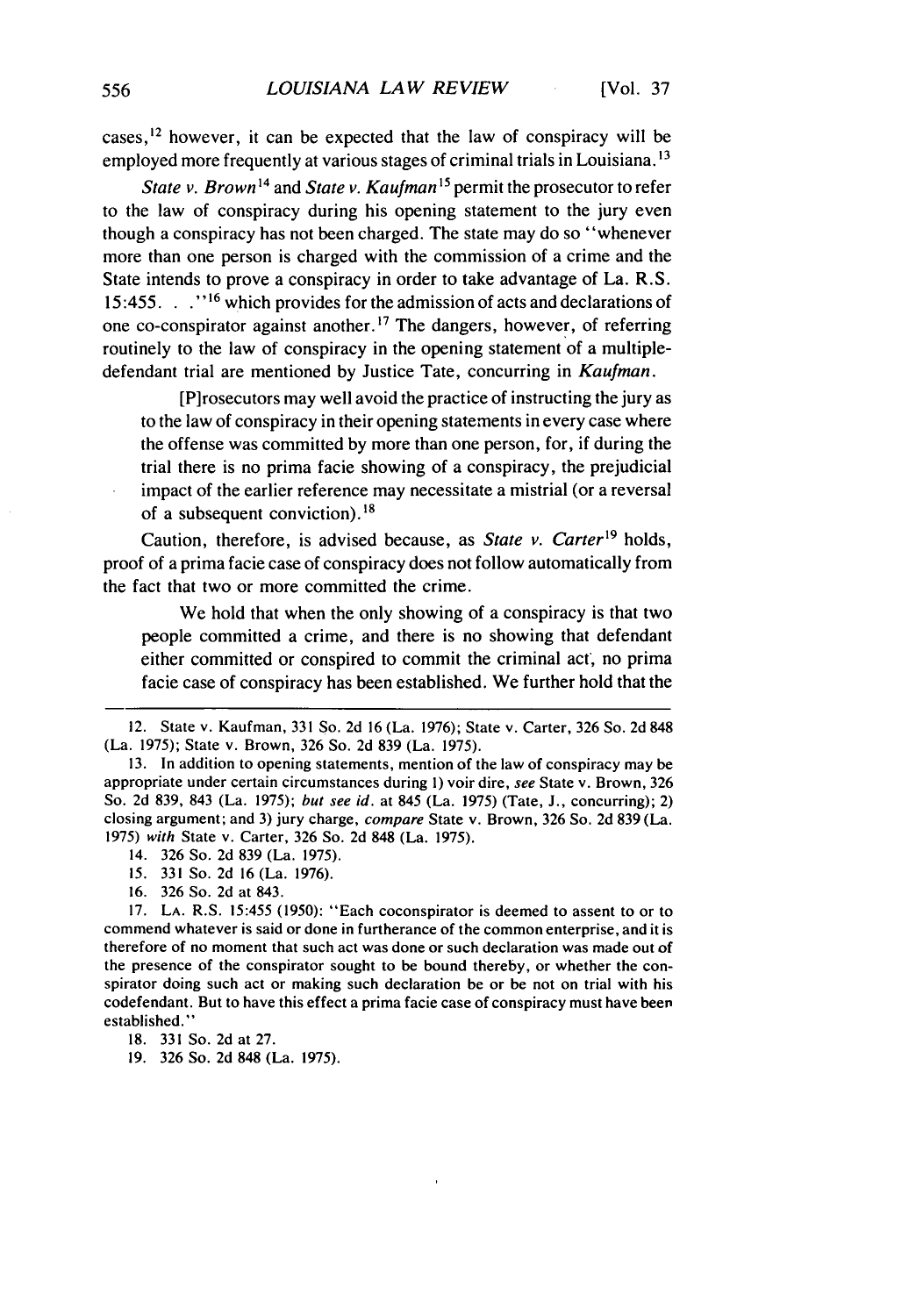fact, alone, that two or more have committed the crime charged is not sufficient to establish a prima facie case of conspiracy.<sup>20</sup>

#### **WITNESSES**

# *Claiming the Privilege*

In *State v. Berry*<sup>21</sup> and *State v. Duhon*<sup>22</sup> the supreme court clearly adopted as its own the position of the American Bar Association Standards<sup>23</sup> that it is improper for either the prosecutor or the defense counsel to call a witness before the jury if he knows that the witness will claim his privilege against self-incrimination. *Berry* affirmed the refusal of the trial court to require that a severed co-defendant claim his privilege before the jury. In *Duhon* the court ordered a new trial because the prosecution called a severed co-defendant to the stand, causing him to claim his privilege in response to questions relating to the offense for which both he and the defendant were charged.

# *Use of the Defendant's Testimony*

In *State v. Reed*,<sup>24</sup> the defendant attempted to limit the use that could be made of testimony given by him at an earlier trial. After reversal of his original conviction, the prosecution introduced, as part of its own case in the second trial, a transcript of testimony the defendant had given at the original trial. The defendant unsuccessfully urged the constitutional contentions that the transcript violated his privilege against self-incrimination and that, as part of the illegal original trial, it constituted "fruit of the poisonous tree." The defendant also urged unsuccessfully that article 857 of the Code of Criminal Procedure<sup>25</sup> precluded introduction of the transcript. The court rejected a reading of the article in light of the literal language of the official revision comment that "the slate is wiped clean when a new trial is granted."<sup>26</sup> The distinction was made that "merely tactical prejudice" to the defendant is not barred. Accordingly article 857 did not bar the introduction of the defendant's prior testimony "so long as the state does not

23. **ABA STANDARDS, PROSECUTION** FUNCTION § 5.7(c) (1971) and **DEFENSE** FUNCTION, § 7.6(c) (1971).

24. 324 So. 2d 373 (La. 1975).

*25.* LA. CODE CRIM. P. art. 857: "The effect of granting a new trial is to set aside the verdict or judgment and to permit retrial of the case with as little prejudice to either party as if it had never been tried."

26. *Id.,* comment (a).

<sup>20.</sup> *Id.* at 854.

<sup>21. 324</sup> So. 2d 822 (La. 1975).

<sup>22. 332</sup> So. 2d 245 (La. 1976).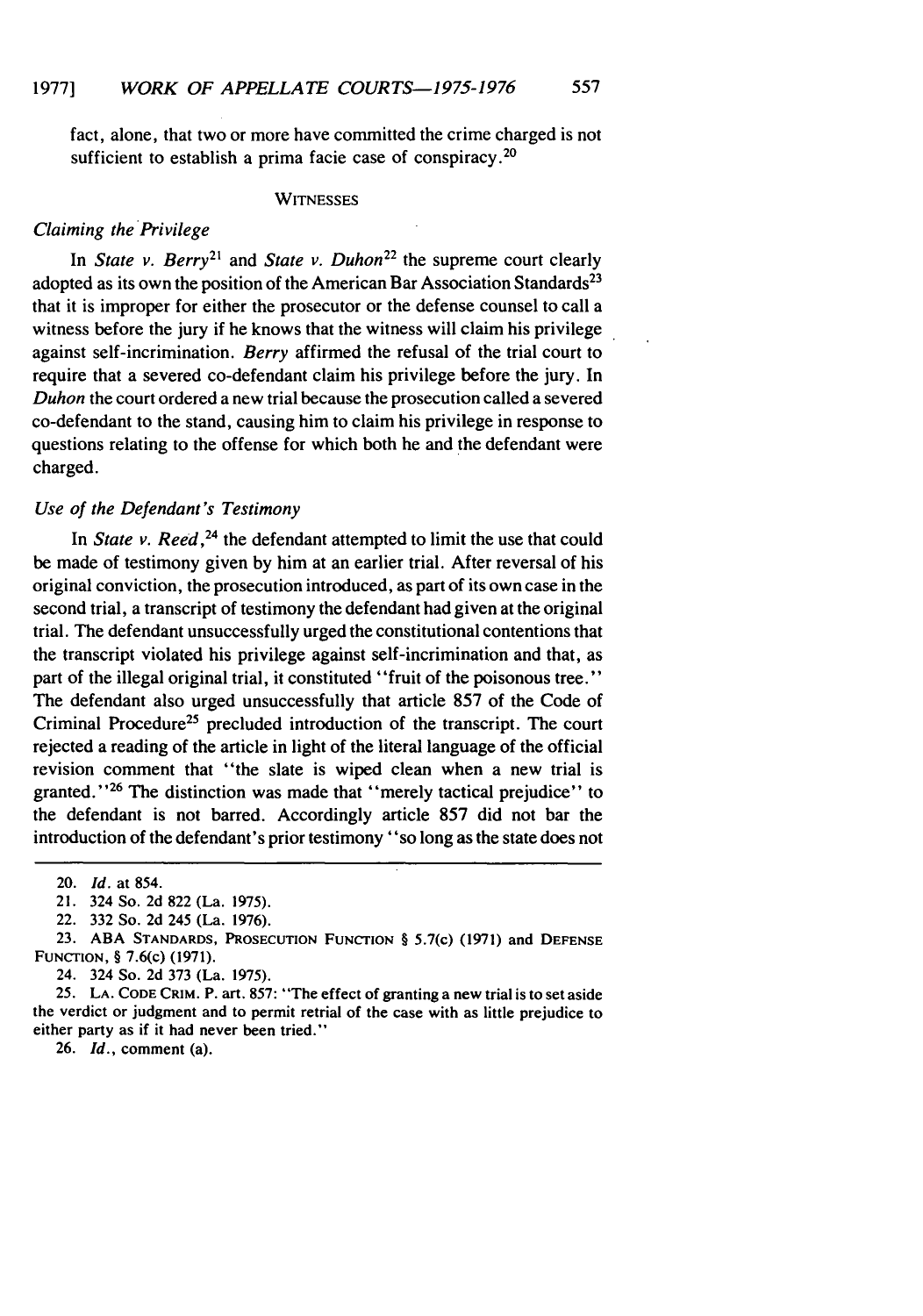make it apparent to the jury that the testimony was from a prior trial.<sup> $127$ </sup> The court's construction "of article 857 [was] not readily apparent from a reading of its language of the jurisprudence interpreting it. **"28** In reaching the result, however, the court correctly was guided by the principle that

[the law must presume that people under oath speak the truth, and we cannot conclude that the law requires us to determine that defendant's prior, presumably truthful, statement could 'prejudice' him later. <sup>29</sup>

#### MISTRIAL

#### *Reference to Other Crimes*

State v. Roberts<sup>30</sup> held that an improper question regarding the defendant's juvenile adjudication of delinquency did not require a mandatory mistrial under article 770 of the Code of Criminal Procedure. During cross-examination of the defendant, the prosecutor "asked him if in 1970 he had pleaded guilty in juvenile court to theft and shoplifting. **"31** An objection was sustained, but a mistrial was denied. The supreme court affirmed, reasoning that inasmuch as a juvenile adjudication does not constitute a 'crime" the prosecutor had not referred to inadmissible evidence of another crime. The prosecutor's reference to the juvenile offense was deemed to fall within article 771 that permits a mistrial only if "an admonition is not sufficient to assure the defendant a fair trial."

The court's narrow construction'of article 770 may be attributable to the absence of actual prejudice in this particular case, for the prosecutor also had produced evidence of two non-juvenile convictions for purposes of impeachment. The court concluded that any "additional prejudice" from the improper question had been cured by the court's admonition. Had the juvenile adjudication been construed to be a "crime" under article 770, however, the court could not have avoided a reversal of the conviction by applying the harmless error rule of article 921.<sup>32</sup>

The writer suggests that this case should be limited to its facts. For the future, a distinguishing factor may be that in this case the prosecutor made

31. Id. at 13.

<sup>27. 324</sup> So. 2d at 381.

<sup>28.</sup> Id. at 380.

<sup>29.</sup> Id. at 381.

**<sup>30. 331</sup>** So. 2d **II** (La. 1976).

<sup>32.</sup> See State v. Green, **315** So. **2d 763,** 765 (La. 1975).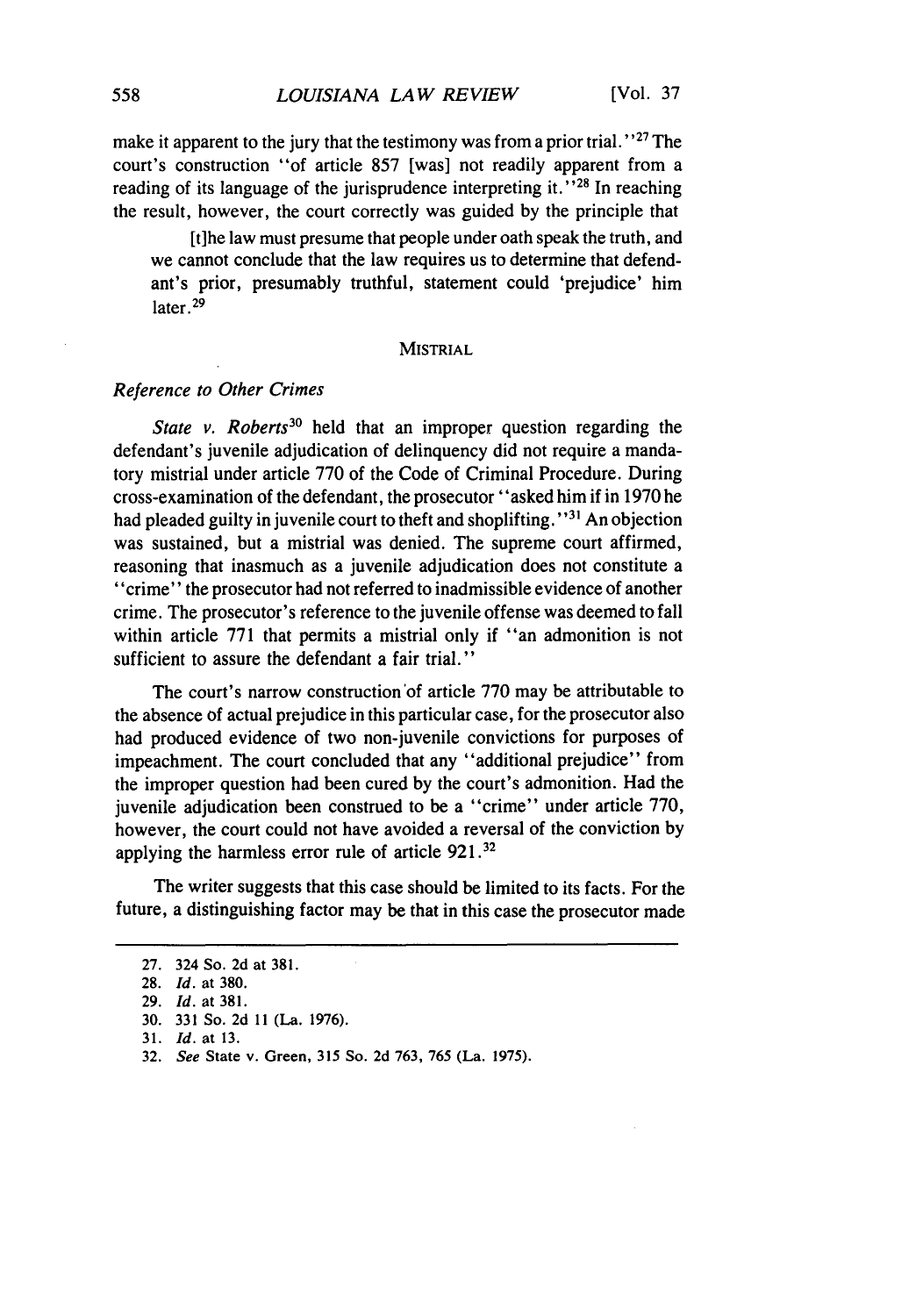reference to an actual *adjudication* of juvenile delinquency. While not a conviction, a decree of juvenile delinquency is a determination of wrongdoing as opposed to a mere allegation of such.<sup>33</sup> But for the defendant's age at the time of commission, the offense would have been a crime and a proper basis for impeaching him. Thus the result in this case should not extend to a reference to a juvenile offense charge which has not resulted in an adjudication of delinquency.

In *State v. Price34* mere mention of the term "mug shot" almost resulted in the reversal of a conviction. The court's original opinion did reverse the conviction on the basis that mere use of that term is to be construed as an indirect reference to other crimes "when it is used in circumstances which suggest that the photograph was made before the commission of the offense for which the defendant is on trial."<sup>35</sup> On rehearing, however, the court reinstated the conviction stating that, "[w]hile the use of the word 'mugshot,' in circumstances different from those presented here, might violate the terms of article 770(2) we are convinced that its use in the instant case did not constitute such a violation. **"36**

The following circumstances were found to negate any improper inference. During trial on a single charge of armed robbery evidence of other armed robberies had been admitted. This evidence, approved by the supreme court for the purpose of showing a "system," included identification testimony by the victims of other armed robberies. While questioning one of these other victims about his pre-trial identification of the defendant, the prosecutor twice referred to "mug shots." The court concluded, however, that the jury could have drawn only two "reasonable inferences" as to when the photographs were taken, namely, upon the defendant's arrest for the crime charged or upon his arrest for one of the other armed robberies about which the jury had heard testimony. As a result, the reference to "other crimes" did not constitute a reference to *inadmissible* evidence of other crimes.

The court did not indicate what "circumstances different from those presented here, might violate the terms of article  $770(2)$ .....<sup>37</sup> The absence of admissible evidence of other crimes might well constitute

<sup>33.</sup> See **LA.** R.S. 13:1580 (1950), as amended by La. Acts 1975, No. 756, § **1;** and

**LA. R.S. 13:1569 (13),** (14), **(15) (1950),** as amended **by** La. Acts **1975,** No. **738, § 1.**

<sup>34.</sup> **325** So. **2d 780** (La. **1975).**

<sup>35.</sup> Id. at **782.**

<sup>36.</sup> Id. at 786.

<sup>37.</sup> **Id.**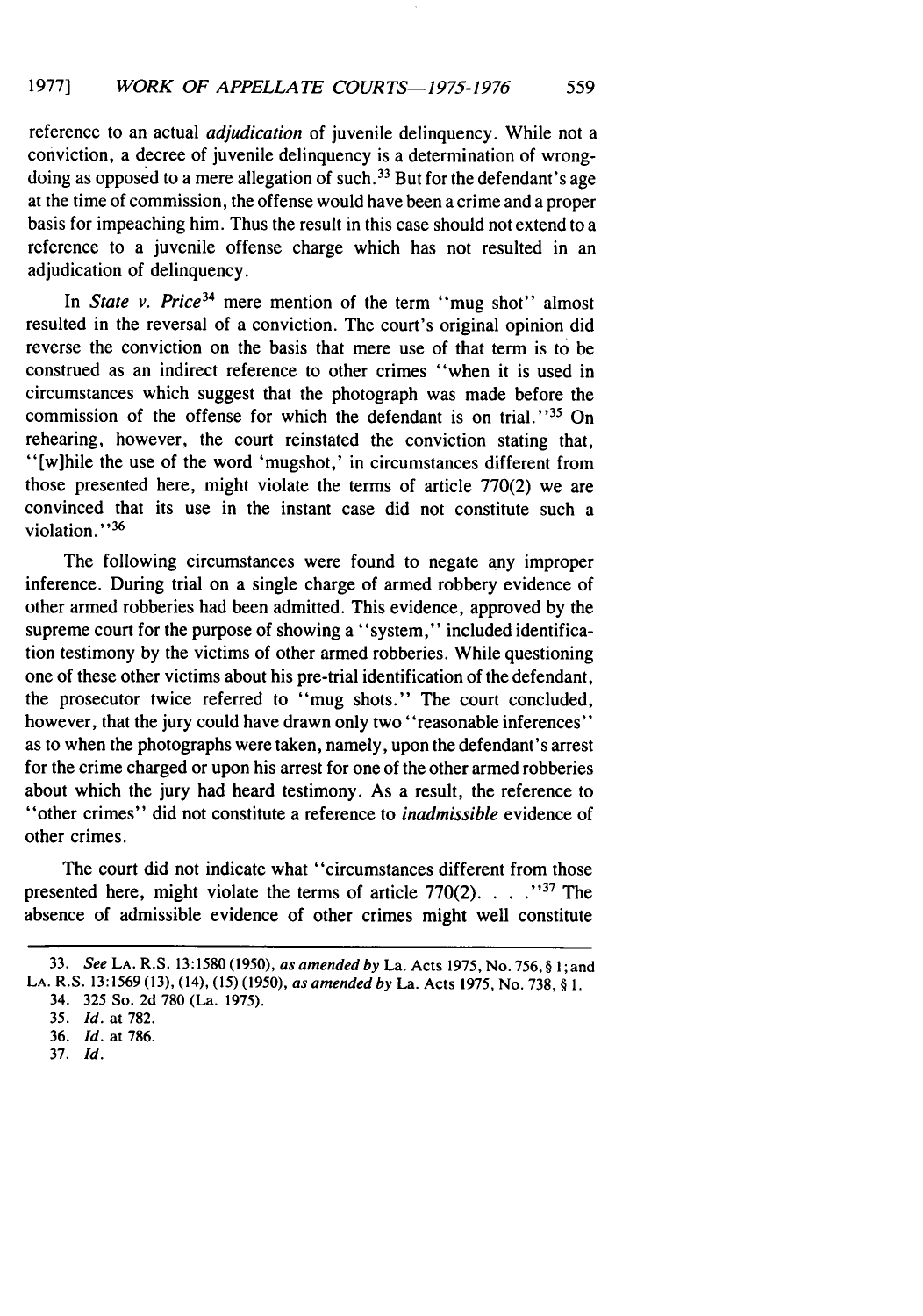sufficiently different circumstances to constitute a reference to other crimes. The prudent prosecutor would do well to eliminate the term "mug shot" from his courtroom vocabulary because it serves no legitimate purpose that cannot be satisfied equally well by the word "photograph," and its potential for unnecessary prejudice to the defendant may prompt the court in future cases to declare a mistrial.

# **MOTION** FOR ACQUITTAL

In *State v. Smith38* the defendant moved unsuccessfully for a judgment of acquittal after the prosecution's evidence in a non-jury trial. Thereafter he offered evidence in defense to a misdemeanor charge of receiving stolen goods, but, nevertheless, was convicted. On appeal, he contended that the trial judge should have granted his motion because the prosecution produced no evidence of an essential element of the crime, *i.e.* , that he knew or had good reason to believe that the automobile in question was stolen. The supreme court affirmed the conviction finding that the missing element in the proof had been supplied during the defense case by the testimony of the defendant and two other witnesses.

The defendant urged that denial of the motion for acquittal should be reviewed on the basis of the prosecution's evidence alone. Rejecting this contention, the court held that '"on review the appellate court may consider, in determining whether there is evidence of guilt, not only the evidence before the court at the time of the motion but the entire admissible evidence contained in the record of the trial."<sup>39</sup> The court's holding rests not upon any provision of the Code of Criminal Procedure, but upon an adoption of the position held by a majority of American jurisdictions and approved by the ABA Standards.<sup>40</sup> Neither article 778 nor any other code provision specifies the basis for appellate review of a denial of a motion for acquittal. The majority of states, however, base review upon the entire record according to a "waiver theory."

The "waiver" rule has been adopted from civil procedure.<sup>41</sup> Making the motion does not waive the defendant's right to present evidence if the motion is denied. If the defendant offers evidence after the denial of his motion, however, he waives the right to have the motion reviewed solely on the basis of the prosecution's evidence. Thus after denial of his motion the

<sup>38. 332</sup> So. 2d 773 (La. 1976).

<sup>39.</sup> *Id.* at 776.

<sup>40.</sup> ABA **STANDARDS,** TRIAL **BY JURY** § 4.5 (1968) [hereinafter cited as TRIAL BY **JURY].**

<sup>41.</sup> Cephus v. United States, 324 F.2d 893, **896-97** (D.C. Cir. 1963).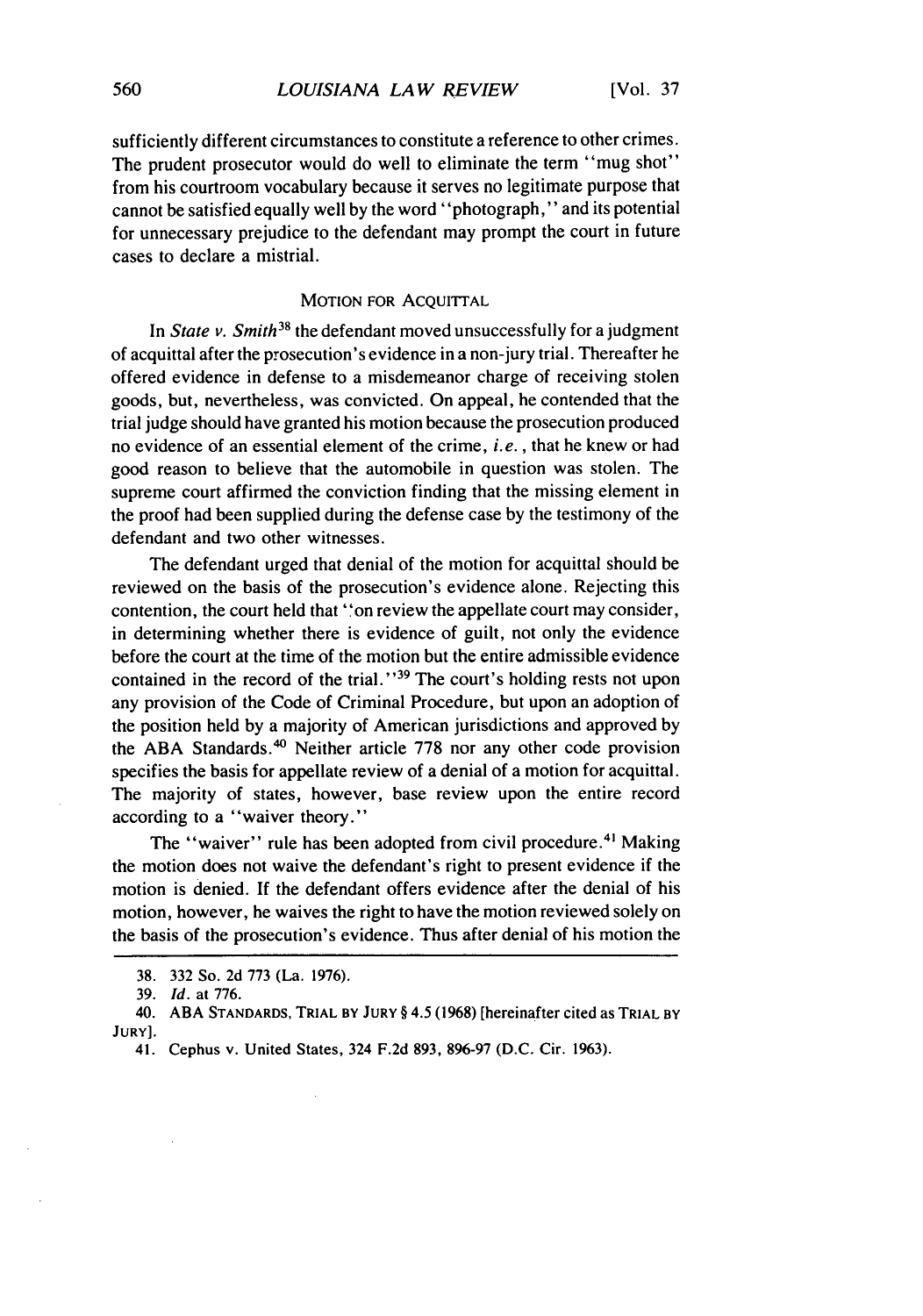defendant faces a dilemma. Should he rest his case without putting on a defense, thus gambling that the appellate court will reverse the trial court? Or do the uncertainties of appeal indicate he should use the opportunity to present a defense? This dilemma has aroused the criticism that the "waiver" doctrine "unfairly forces the defendant to put on a case. . . . .<sup>142</sup> The supreme court nevertheless adopted the majority rule, citing the fact that "the authoritative, scholarly, and balanced American Bar Association standards have recently reviewed the issue and have reached the considered recommendation that the merits of the majority view outweigh its demerits."43

Reliance in this instance upon the ABA Standards seems inappropriate. Article 778 differs significantly from the recommendations of the ABA Standards regarding the motion for acquittal.<sup>44</sup> Moreover, the "waiver" theory expressed by *Smith* differs from that underlying the majority rule adopted in the ABA Standards. The "waiver" doctrine of the ABA Standards contemplates that the defense will renew its motion at the close of all the evidence. 45 Without such a renewal the defendant is not entitled to obtain review of the motion's denial because he has waived review by presenting evidence.<sup>46</sup> Thus the theoretical basis for reviewing all evidence, not simply that of the prosecution, stems from the fact that the only motion being reviewed is the one made at the close of all the evidence. *Smith, however, "expressly d[id] not hold,...* and article 778 provides otherwise. **.** that a defendant waives his right to have the denial of his

44. Standard 4.5 of TRIAL BY **JURY** provides for a judgment of acquittal (directed verdict), and a judgment notwithstanding the verdict in jury cases. Louisiana's 1966 Code of Criminal Procedure does not provide for a judgment notwithstanding the verdict. Article 778 of the Code of Criminal Procedure was amended in 1975 to eliminate the directed verdict from jury trials.

45. See **TRIAL** BY **JURY,** commentary to § 4.5(a).

46. **"A** number of cases hold that if the defendant does then introduce evidence, and does not renew his motion for judgment of acquittal at the close of all the evidence, the earlier motion can no longer be considered, and the appellate court cannot review the sufficiency of the evidence except for plain error. If this meant only that the motion must be made twice, it would be a harmless, if rather pointless, requirement. It stems, however, from a more important rule. This is that the introduction of evidence by defendant after his motion has been denied is a waiver of that motion. Accordingly even if the motion is renewed at the close of all the evidence, it is only the denial of the later motion that may be claimed as error, and the conviction will be affirmed, even though the prosecution may have failed to make a prima facie case, if the evidence for the defense supplied the defect, and the whole record is sufficient to sustain a conviction." C. WRIGHT, FEDERAL PRACTICE **AND** PROCEDURE § 463 (3d ed. 1969) (criminal).

<sup>42. 332</sup> So. 2d at 775.

<sup>43.</sup> *Id.* at 776.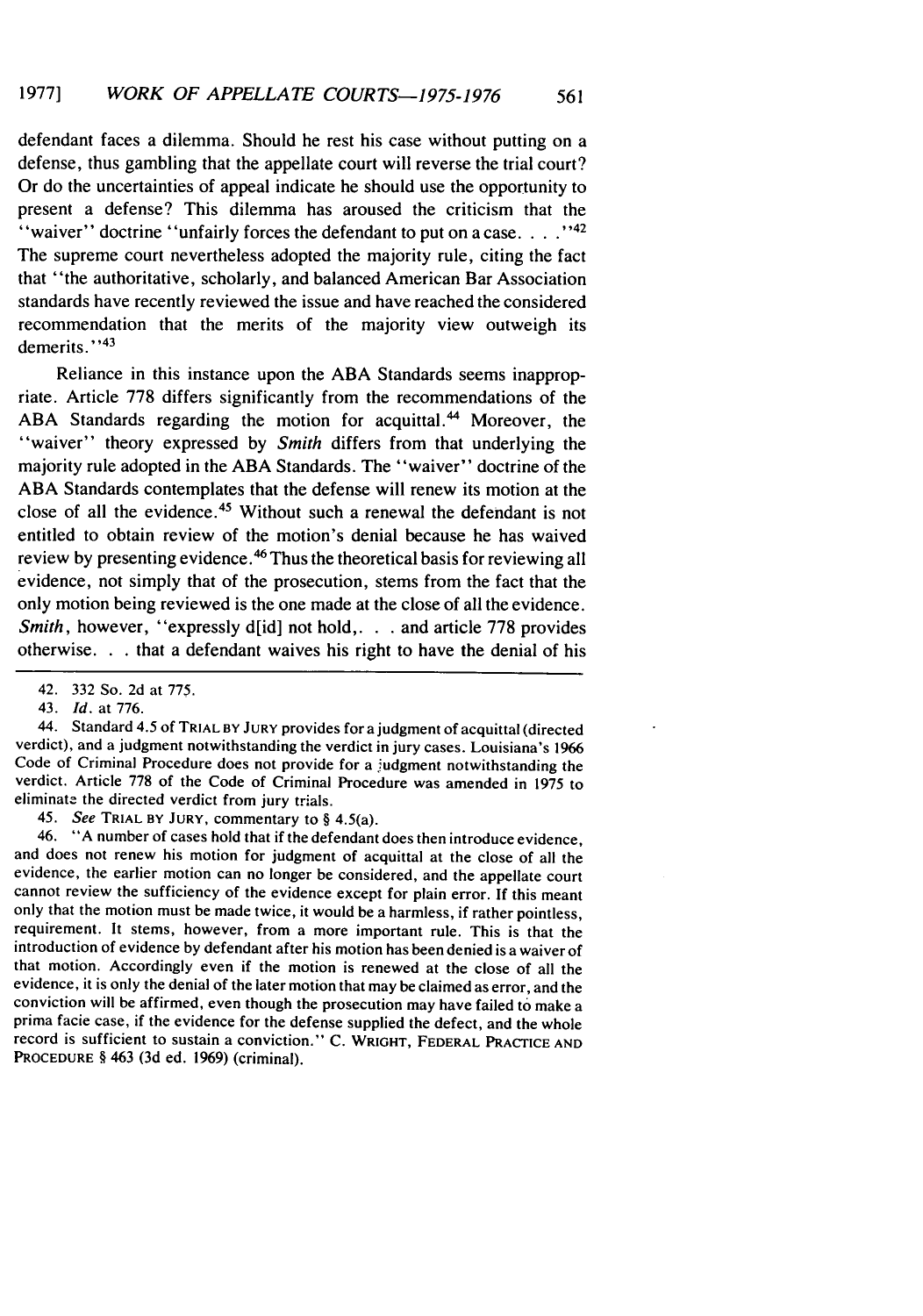motion for acquittal reviewed by introducing defense evidence.<sup>147</sup> Accordingly, the court reviewed *both* defense motions for acquittal: the one made at the close of the prosecution's evidence and the one renewed at the close of all the evidence. Unlike the majority rule, the *Smith* "waiver" doctrine applies only to the question of which evidence, not also which motion, will be reviewed.

Disregarding such disparities, the court agreed with the "value adhered to" by the majority rule that:

Despite the potential unfairness of the policy to a defendant, an erroneous denial of a motion for acquittal is nevertheless not cause for reversal if the evidence as a whole, including the defendant's case, justifies the affirmance as guilty (assuming no other reversible error). To reverse, in such an instance, is to reverse not because the evidence as a whole does not prove guilt; but because of an erroneous interlocutory ruling which was cured by subsequent evidence.<sup>48</sup>

# RESPONSIVE VERDICTS

*Roberts v. Louisiana49* cited the operation of Louisiana's responsive verdict system in murder cases as a factor contributing to the unconstitutionality of the state's death penalty scheme. The Court's plurality opinion disapproved the fact that "every jury in a first-degree murder case is instructed on the crimes of second-degree murder and manslaughter and permitted to consider those verdicts *even if there is not a scintilla of evidence to support the lesser verdicts. "50*

The responsive verdict system, however, was only one factor in the demise of the death penalty scheme. First of all, the mandatory nature of the death penalty was a sufficient cause for unconstitutionality.<sup>51</sup> Secondly, it was the responsive verdict system together with the fact of "no meaningful appellate review of the jury's decision" that indicated the death penalty scheme "fail[ed] to comply with *Furman's* requirement that standardless jury discretion be replaced by procedures that safeguard against the arbitrary and capricious imposition of death sentences."<sup>52</sup>

In response to *Roberts,* the Louisiana legislature enacted a new death

<sup>47. 332</sup> So. 2d at 776.

<sup>48.</sup> *Id.*

<sup>49. 96</sup> S. Ct. 3001 (1976).

*<sup>50.</sup> Id.* at 3007 (Emphasis added).

*<sup>51.</sup> See id., citing* Woodson v. North Carolina, 96 **S.** Ct. 2978 (1976).

<sup>52. 96</sup> **S.** Ct. at 3007.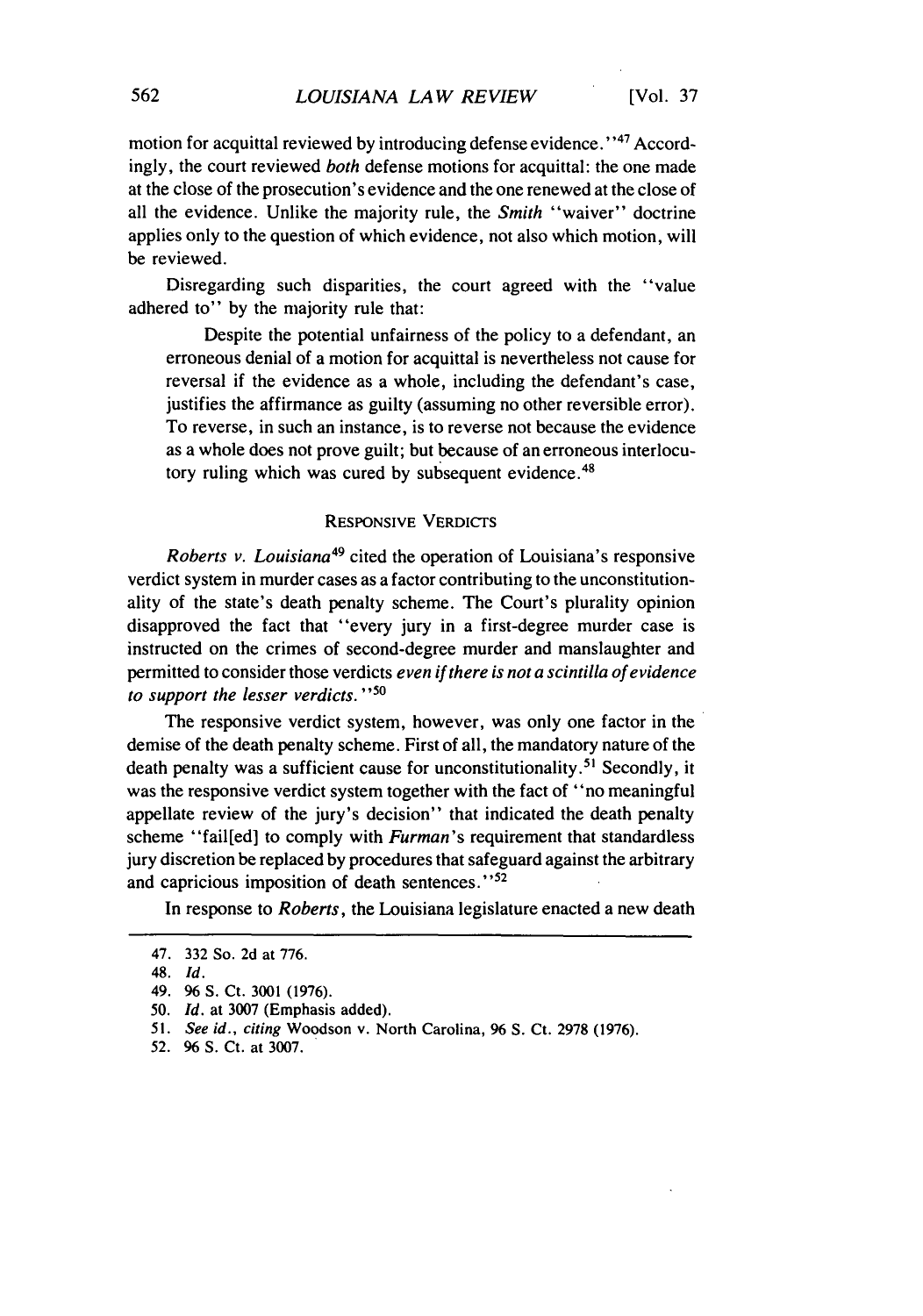penalty scheme.<sup>53</sup> Act 657 of 1976 amended the definition of first and second degree murder.<sup>54</sup> Act 694 of 1976 provided for a separate sentencing hearing and review by the supreme court of every death sentence to determine if the death sentence is "excessive." No amendments were made, however, to the responsive verdict procedure.<sup>55</sup>

53. La. Acts 1976, No. 657 *amending* LA. R.S. 14:30 (Supp. 1975); La. Acts 1976, No. 694, *adding* LA. CODE CRIM. P. arts. 905-05.9.

54. *Formerly,* first and second degree murder were defined as follows:

§ 30. First degree murder

First degree murder is the killing of a human being:

(1) When the offender has a specific intent to kill or to inflict great bodily harm and is engaged in the perpetration or attempted perpetration of aggravated kidnapping, aggravated rape, aggravated burglary, or armed robbery; or

(2) When the offender has a specific intent to kill, or to inflict great bodily harm upon, a fireman or peace officer who was engaged in the performance of his lawful duties; or

Where the offender has a specific intent to kill or to inflict great bodily harm and has previously been convicted of an unrelated murder or is serving a life sentence; or

(4) When the offender has a specific intent to kill or to inflict great bodily harm upon more than one person; or

(5) When the offender has specific intent to commit murder and has been offered or has received anything of value for committing the murder.

§ 30.1 Second degree murder

Second degree murder is the killing of a human being:

(I) When the offender has a specific intent to kill or inflict great bodily harm; or

(2) When the offender is engaged in the perpetration or attempted perpetration of aggravated arson, aggravated burglary, aggravated kidnapping, aggravated escape, armed robbery, or simple robbery, even though he has no intent to kill.

*Presently,* first and second degree murder are defined as follows:

§ 30. First degree murder

First degree murder is the killing of a human being when the offender has a specific intent to kill or to inflict great bodily harm.

§ 30.1 Second degree murder

Second degree murder is the killing of a human being when the offender is engaged in the perpetration or attempted perpetration of aggravated rape, aggravated arson, aggravated burglary, aggravated kidnapping, aggravated escape, armed robbery, or simple robbery, even though he has no intent to kill.

55. House Bill No. 1506 (1976) which would have amended article 814 to eliminate the responsive verdicts to first degree murder, aggravated rape, and aggravated kidnapping was favorably reported **by** the House Committee on the Administration of Criminal Justice but was defeated on the floor of the House of Representatives.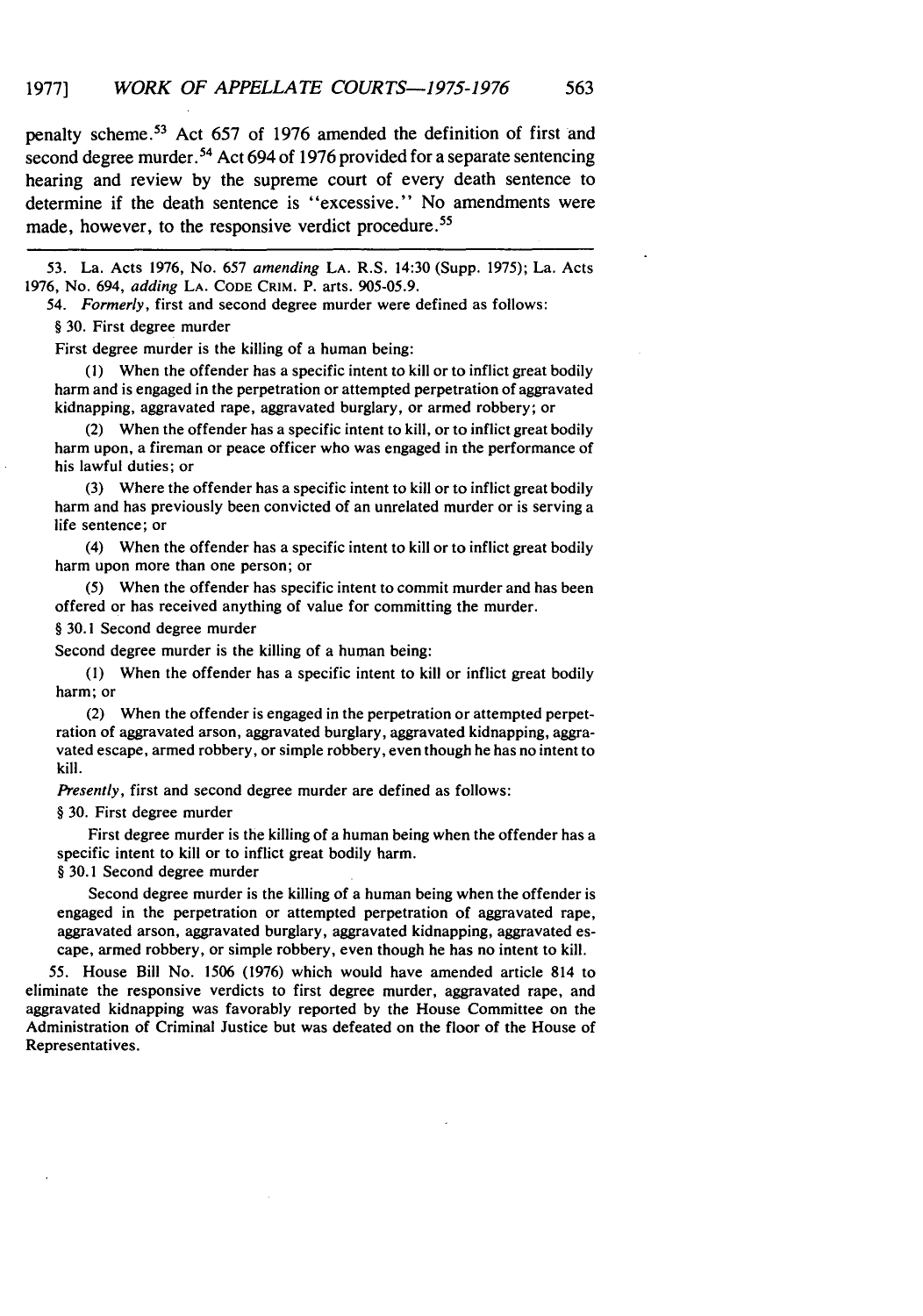The new scheme undoubtedly faces constitutional challenges. The separate sentencing hearing, because it focuses on the aggravating and mitigating circumstances of the offense, eliminates the mandatory quality of the scheme.56 Appellate review of the death sentence for excessiveness provides a "safeguard against the arbitrary and capricious imposition of death sentences."<sup>57</sup> The unamended responsive verdict system remains a likely basis for attack because the jury in a first degree murder case yet can return a verdict of second degree murder or manslaughter "even if there is not a scintilla of evidence to support the lesser verdicts. **"58** On the other hand, a significant constitutional defect in the responsive verdict system seems to have been eliminated by the separate sentencing hearing; that is to say, the responsive verdict system no longer "invites the jurors to disregard their oaths and choose a verdict for a lesser offense whenever they feel the death penalty is inappropriate."<sup>59</sup>

Apart from the constitutional considerations, however, the redefinitions of first and second degree murder have, it seems to the writer, actually undermined the rationale of the responsive verdict system. The former first degree murder statute included the elements of second degree murder. First degree murder required proof of specific intent to kill or to inflict great bodily harm *plus* an enumerated felony or other aggravating circumstance. Second degree murder required proof of *either* the specific intent element *or* an enumerated felony. Thus evidence of specific intent to kill or to do great bodily harm necessary for first degree murder also proved one type of second degree murder. As redefined, first degree murder requires proof of specific intent to kill or to do great bodily harm, but no longer requires proof of any independent felony or other aggravating circumstance. Second degree murder under the new definition consists only of felony murder, *i.e.,* a killing during perpetration or attempted perpetration of one of several enumerated felonies. Specific intent to kill or to do great bodily harm is irrelevant to second degree murder. The present definitions of first and second degree murder, in other words, are mutually exclusive. Although article 814 of the Code of Criminal Procedure continues to list second degree murder as a responsive verdict to first degree murder, it must be recognized that evidence probative of murder in the first degree no longer actually proves murder in the second degree.

*<sup>56.</sup> Compare* Roberts v. Louisiana, **96** S. Ct. 3001, 3006 (1976) *with* Gregg v. Georgia, **96** S. Ct. 2909, 2932-41 (1976).

<sup>57.</sup> **96** S.Ct. at 3007.

*<sup>58.</sup> Id.*

*<sup>59.</sup> Id.*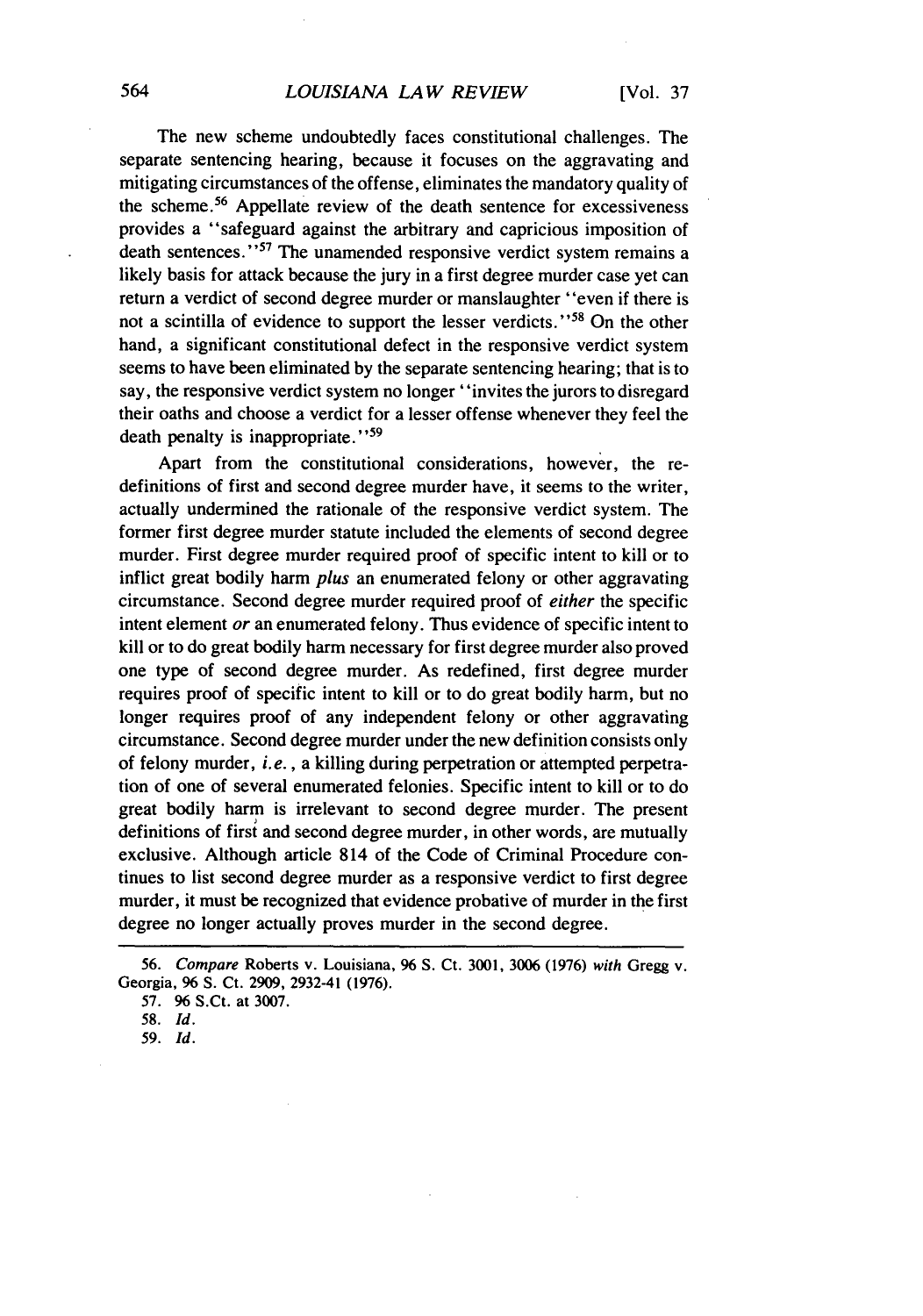In the past the Louisiana Supreme Court has refused, for example, in murder<sup>60</sup> and rape<sup>61</sup> cases, to determine whether evidence presented at a particular trial warranted conviction on a responsive verdict. Nevertheless, in some cases<sup>62</sup> the court has analyzed the rational basis for the legislative determination that a particular verdict is responsive to another to be whether the greater offense necessarily includes the elements of the lesser offense. <sup>63</sup> Application of the same analysis to the present first and second degree murder statutes, the writer respectfully submits, demonstrates the lack of a rational basis for making second degree murder responsive to first degree murder.

# MOTION FOR A NEW TRIAL

In *State v. Gilmore*<sup>64</sup> the supreme court reversed the trial court's denial of a new trial which had been requested on the basis of newly discovered evidence.<sup> $65$ </sup> In so doing, the court recognized an expanded declaration-against-interest exception to the hearsay rule,  $66$  thus making certain newly offered testimony admissible and found that the evidence "was material and controverted much of the State's evidence upon trial

**. . .**[and] would probably have changed the verdict of the jury. **"67** The court also discussed the statute's requirement that failure to discover the

60. State v. West, 319 So. 2d 901,905-06 (La. 1975); State v. Peterson, 290 So. 2d 307, 311 (La. 1974); State v. Cooley, 260 La. 768, 770-73, 257 So. 2d 400, 401-02 (1972).

61. State v. Miller, 237 La. 266, 111 So. 2d 108 (1959).

62. *See* State v. Peterson, 290 So. 2d 307 (La. 1974); State v. Miller, 237 La. 266, **111** So. 2d 108 (1959).

63. *See* 290 So. **2d** at 309-10.

64. 332 So. 2d 789 (La. 1976). The writer wishes to acknowledge that he represented the state during some of the post-trial proceedings in this case, although he did not act as trial counsel for the state. Thus, his views may be influenced **by** considerations outside the written record.

65. **LA. CODE** CRIM. P. art. 851 provides in part:

 $\mathcal{C}_{\mathcal{C}}$  .

The court, on motion of the defendant, shall grant a new trial whenever:

(3) New and material evidence that, notwithstanding the exercise of reasonable diligence **by** the defendant, was not discovered before or during the trial, is available, and if the evidence had been introduced at trial it would. probably have changed the verdict or judgment of guilty;

 $\ldots$  "

66. "Therefore, we hold, under these circumstances, the statements which clearly were against Sparks' penal interest would be admissible as an exception to the hearsay rule." 332 So. 2d at 792.

<sup>67.</sup> *Id.* at 793-94.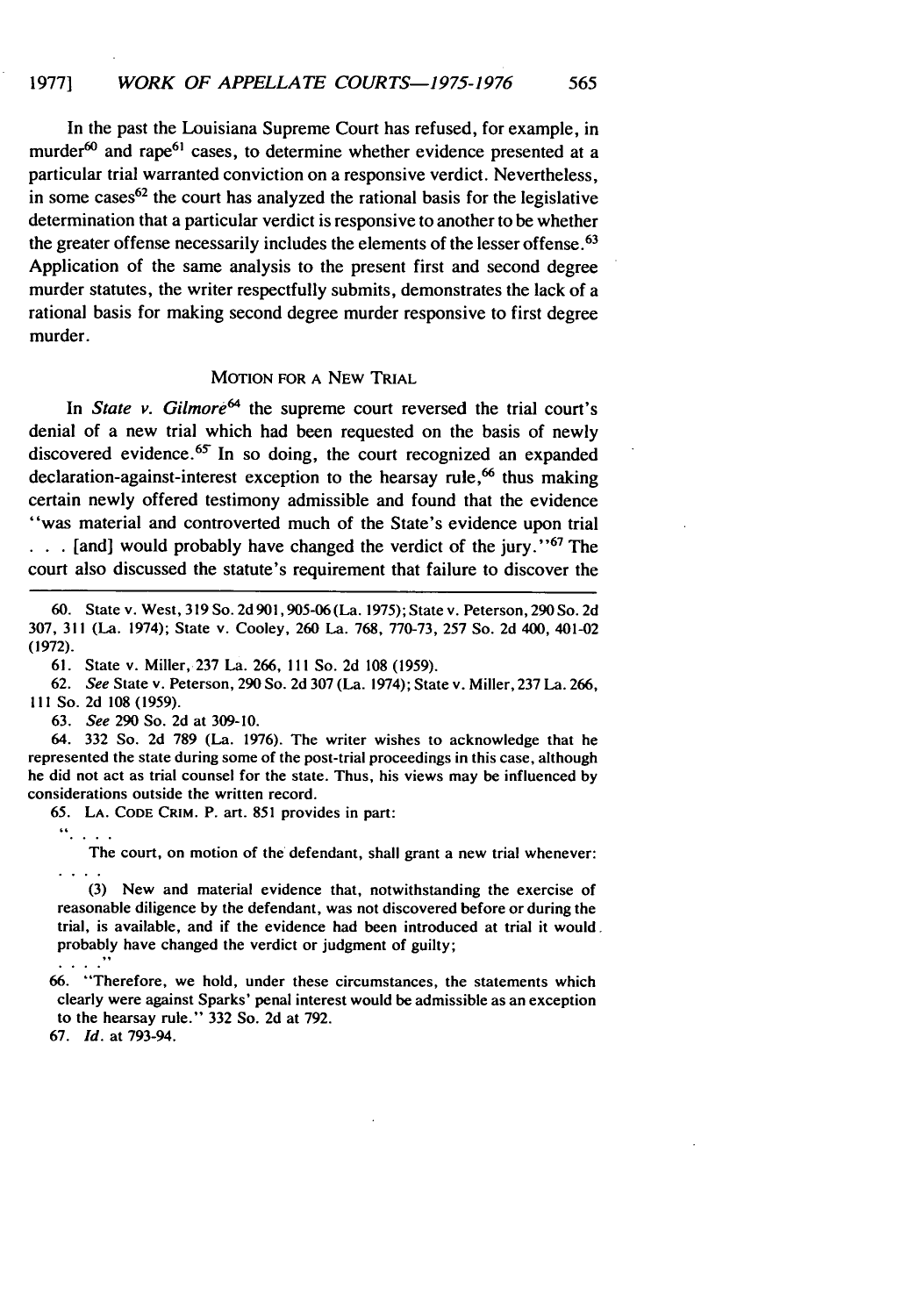evidence prior to or during trial not have resulted from a lack of "reasonable diligence."

The defendant was charged with second degree murder<sup>68</sup> and convicted of manslaughter for a killing which occurred outside a barroom. The state produced evidence that the defendant and a companion approached a group of people, that the companion became embroiled in an argument with a third person, and that the companion produced a gun over which he and the third party struggled. The state witnesses testified that the defendant produced a second gun with which he shot and killed the third party. The defense claimed that the companion committed the killing. One defense witness testified that the companion, who had since died, confessed to him that he did the killing.

At the hearing on the motion for a new trial, the defense produced three witnesses directly contradicting the state's evidence. Two of them testified that one of the state's eyewitnesses to the crime had not in fact been present at the scene of the crime. The same witnesses also testified that neither saw the defendant in the vicinity of the barroom on the night of the crime. Finally, a third witness testified that the dead companion had, on the day following the killing, admitted to the actual shooting.

Of particular interest is the court's statement concerning "reasonable diligence."

Had the defendant been represented by retained counsel perhaps we would expect the kind of diligent investigation for evidence which would have resulted in the earlier tracking down of these witnesses. However, the defendant here, who was incarcerated from the time of his arrest until trial, was provided a defense by court appointed counsel through the Orleans Indigent Defender Program. In light of its limited resources we are not prepared to say that it failed to exercise reasonable diligence in this case. However, even *if it did, the defendant, as an indigent, should not be made to suffer because of a possible shortcoming of counsel provided by the court. "69*

The court's treatment of the "reasonable diligence" requirement is subject to two possible interpretations. Standing alone, the statement that "the defendant, as an indigent, should not be made to suffer because of a possible shortcoming of counsel provided by the court" might indicate that the court considers the "reasonable diligence" requirement irrelevant in

<sup>68.</sup> The original indictment for the first degree murder was amended to second degree murder by the state approximately four months prior to trial.

<sup>69. 332</sup> So. 2d at 793 (Emphasis added).